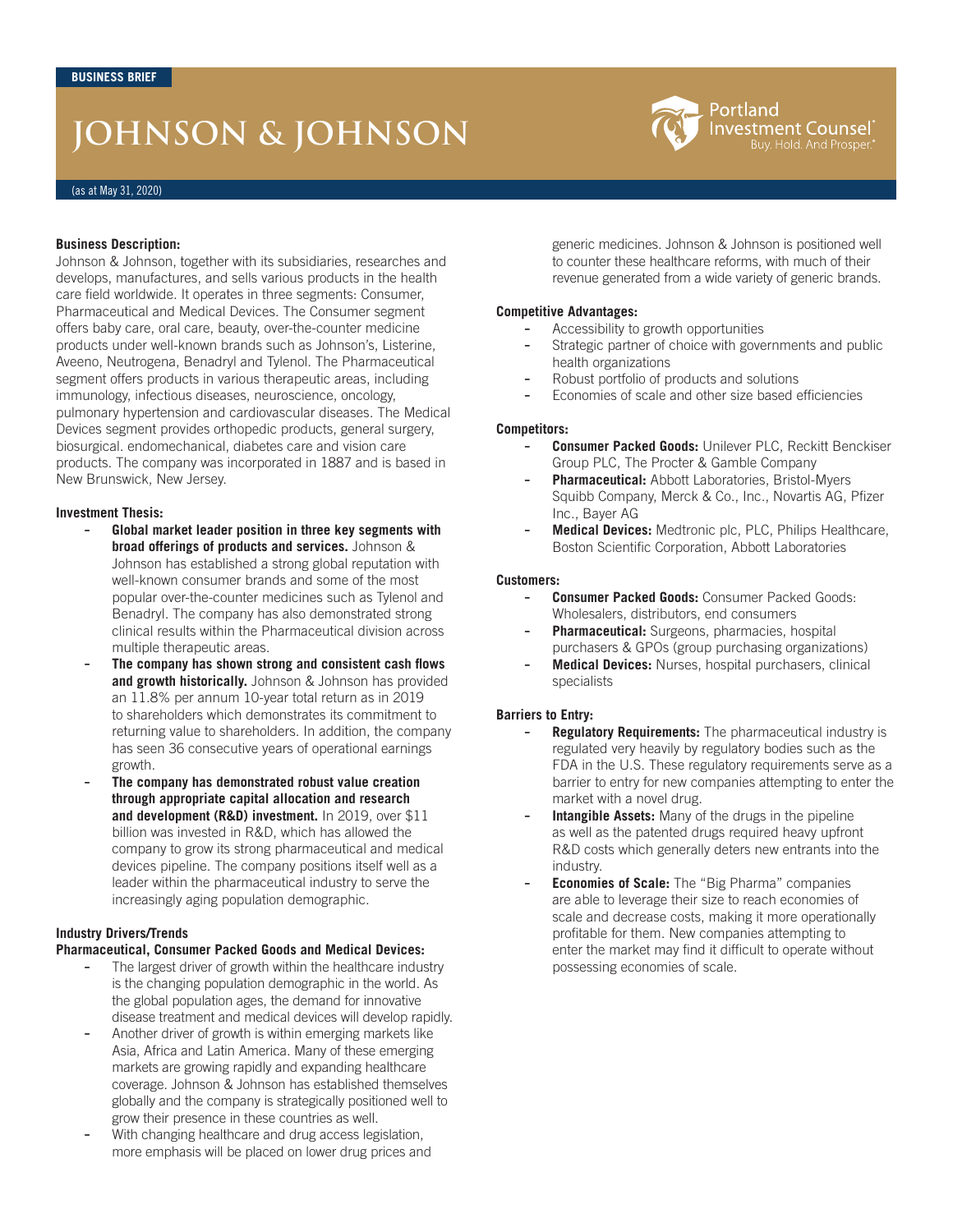# **JOHNSON & JOHNSON**



# (as at May 31, 2020)

#### **Officers and Directors:**

**Alex Gorsky,** Chairman & Chief Executive Officer; **Peter Fasolo**, EVP & Chief Human Resources Officer; **Paul Stoffels,** Vice Chairman & Chief Scientific Officer; **Joseph J. Wolk,** EVP & Chief Financial Officer; **Jennifer Taubert,** EVP & Worldwide Chairman of Pharmaceuticals.

## **Capital Allocation/Uses:**

Johnson & Johnson has demonstrated a strong capital allocation strategy, investing in organic growth needs and splitting free cash

## **Financial Summary:**

flow between investment in M&A (mergers and acquisitions) and capital returned to shareholders.

The capital allocation strategy in fiscal year 2019 is as follows:

- \$11.4 billion invested in R&D
	- \$9.9 billion paid in dividends to shareholders
- \$4.1 billion in share repurchases
- Acquired Auris Health, Inc. for \$3.4 billion on Feb. 13, 2019
- Acquired Ci:z Holdings Co., Ltd. for \$2.1billion on Oct. 23, 2018

| Income Statement (USD millions, years ended December 31st) |             |           |            |             |            |
|------------------------------------------------------------|-------------|-----------|------------|-------------|------------|
|                                                            | 2015        | 2016      | 2017       | 2018        | 2019       |
| <b>Revenue</b>                                             | 70,074.0    | 71,890.0  | 76,450.0   | 81,581.0    | 82,059.0   |
| <b>R&amp;D Costs</b>                                       | (8,999.0)   | (9,143.0) | (10,594.0) | (10,775.0)  | (11,355.0) |
| <b>EBIT</b>                                                | 51,302.0    | 52,445.0  | 59,326.0   | 63,976.0    | 64,692.0   |
| Profit before Tax                                          | 50,878.0    | 52,087.0  | 58,777.0   | 63,582.0    | 64,731.0   |
| <b>Net Profit</b>                                          | 15,409.0    | 16,540.0  | 1,300.0    | 15,297.0    | 15,119.0   |
| <b>EPS (Diluted)</b>                                       | 5.48        | 5.93      | 0.47       | 5.61        | 5.63       |
| Dividends per Share                                        | 2.95        | 3.15      | 3.32       | 3.54        | 3.75       |
| <b>Balance Sheet</b>                                       |             |           |            |             |            |
| <b>Total Assets</b>                                        | 133,411.0   | 141,208.0 | 157,303.0  | 152,954.0   | 157,728.0  |
| <b>Long-Term Debt</b>                                      | 12,857.0    | 22,442.0  | 30,675.0   | 27,684.0    | 25,494.0   |
| <b>Total Equity</b>                                        | 71,150.0    | 70,418.0  | 60,160.0   | 59,752.0    | 59,471.0   |
|                                                            |             |           |            |             |            |
| <b>Statement of Cash Flow</b>                              |             |           |            |             |            |
| <b>Cash Flows from Operations</b>                          | 19,569.0    | 18,767.0  | 21,056.0   | 22,201.0    | 23,416.0   |
| <b>Cash Flows from Investing</b>                           | (77, 353.0) | (4,761.0) | (14,868.0) | (3,167.0)   | (6, 194.0) |
| <b>Cash Flows from Financing</b>                           | (11, 136.0) | (8,551.0) | (7,673.0)  | (18, 510.0) | (18,015.0) |
| Key Ratios and Figures (%)                                 |             |           |            |             |            |
| Operating Margin, EBIT                                     | 73.2%       | 73.0%     | 77.6%      | 78.4%       | 78.8%      |
| Return on Equity                                           | 21.9%       | 23.4%     | 2.0%       | 25.5%       | 25.4%      |

*Source: Johnson & Johnson 2019 Annual Report; Wall Street Journal*